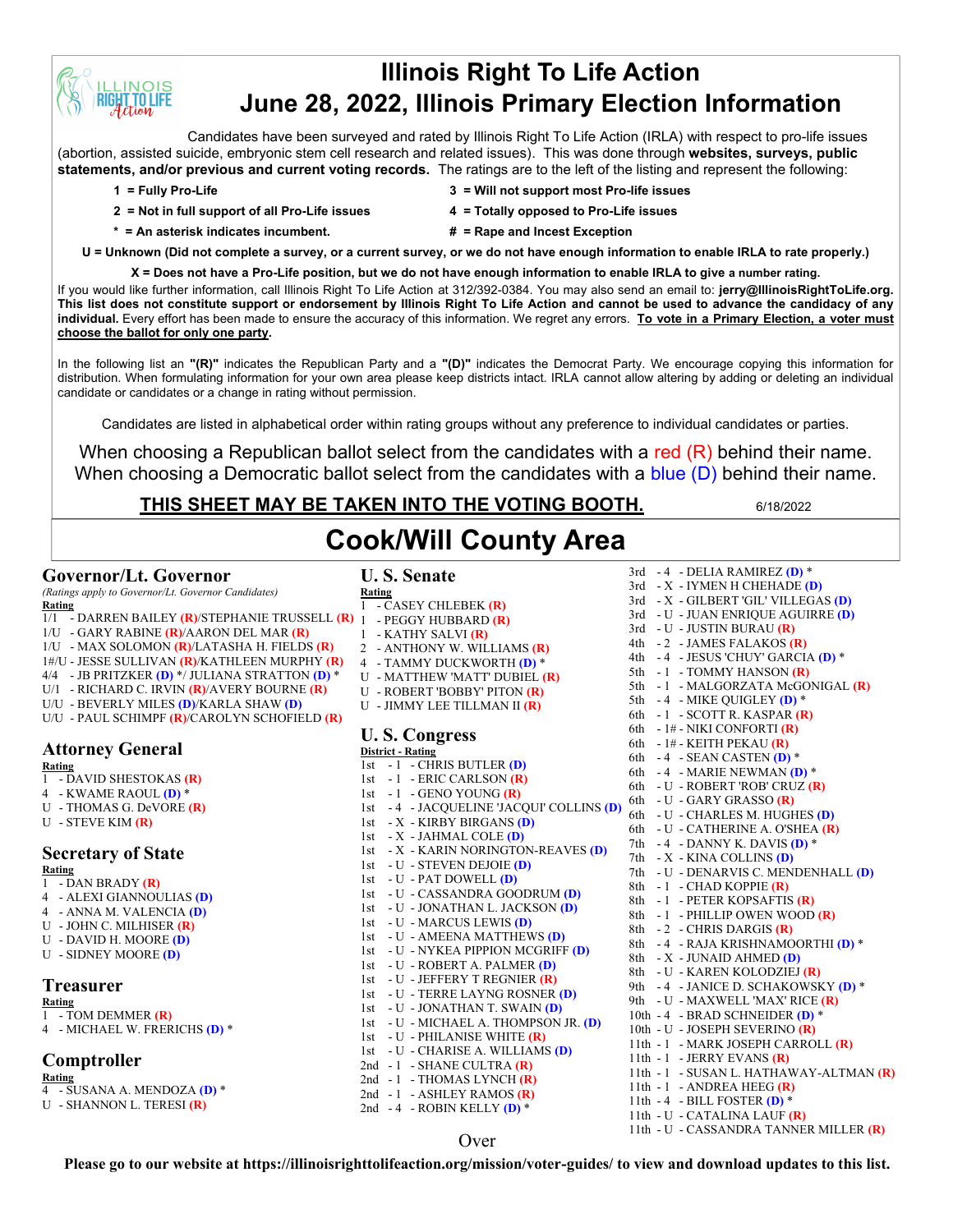14th - 1 - JACK LOMBARDI II **(R)** 14th - 1 - JAMES T. 'JIM' MARTER **(R)** 14th - 1 - JAIME MILTON **(R)** 14th - 4 - LAUREN UNDERWOOD **(D)** \* 14th - U - SCOTT R. GRYDER **(R)** 14th - U - MIKE KOOLIDGE **(R)**

#### **State Senators**

**District - Rating** 1st - 4 - JAVIER LOERA CERVANTES **(D)** 2nd - 4 - OMAR AQUINO **(D)** \* 2nd - U - WILMER A. MALDONADO **(D)** 2nd - U - WILSON VAZQUEZ **(D)** 3rd - 4 - MATTIE HUNTER **(D)** \* 4th - 4 - KIMBERLY A. LIGHTFORD **(D)** \* 5th - 4 - PATRICIA VAN PELT **(D)** \* 6th - 4 - SARA FEIGENHOLTZ **(D)** \* 7th - 4 - MIKE SIMMONS **(D)** \* 8th - 4 - RAM VILLIVALAM **(D)** \* 9th - 4 - LAURA FINE **(D)** \* 10th - 4 - ROBERT MARTWICK **(D)** \* 10th - U - ERIN ELIZABETH JONES **(D)** 11th - U - MIKE PORFIRIO **(D)** 12th - 4 - CELINA VILLANUEVA (D) \* 12th - U - JAVIER YAÑEZ **(D)** 13th - 4 - ROBERT PETERS **(D)** \* 14th - 4 - EMIL JONES III **(D)** \* 15th - 3 - NAPOLEON B. HARRIS III **(D)** \* 16th - U - WILLIE PRESTON **(D)** 16th - U - LAMONT RAYMOND WILLIAMS **(D)** 17th - 4 - ELGIE R. SIMS JR. **(D)** \* 18th - 1 - CHRISTINE SHANAHAN McGOVERN **(R)** 18th - 2 - BILL CUNNINGHAM **(D)** \* 19th - 3 - MICHAEL E. HASTINGS **(D)** \* 19th - U - PATRICK SHEEHAN **(R)** 20th - 4 - CRISTINA PACIONE-ZAYAS **(D)** \* 21st - 4 - LAURA ELLMAN **(D)** \* 21st - U - KATHLEEN MURRAY **(R)** 22nd - 4 - CRISTINA CASTRO **(D)** \* 23rd - 4 - SUZANNE 'SUZY' GLOWIAK-HILTON **(D)** \* 19th - 4 - LINDSEY LaPOINTE **(D)** \* 23rd - U - DENNIS M. REBOLETTI **(R)** 24th - U - SETH LEWIS **(R)** 25th - 1 - HEATHER BROWN **(R)** 25th - 4 - KARINA VILLA **(D)** \* 26th - 1 - DAN McCONCHIE **(R)** \* 26th - 4 - MARIA PETERSON **(D)** 27th - 4 - ANN GILLESPIE **(D)** \* 27th - U - JOSHUA ALVARADO **(R)** 27th - U - BILL ROBERTSON **(R)** 28th - 4 - LAURA M. MURPHY **(D)** \* 29th - 4 - JULIE A. MORRISON **(D)** \* 30th - 4 - ADRIANE JOHNSON **(D)** \* 38th - 1# - SUE REZIN **(R)** \* 39th - 4 - DON HARMON **(D)** \* 40th - X - PATRICK J. JOYCE **(D)** \* 40th - U - PHILIP NAGEL **(R)** 40th - U - KRYSTYNA VELA **(R)** 41st - 2 - JOHN CURRAN **(R)** \* 42nd - 4 - LINDA HOLMES **(D)** \* 42nd - U - PAUL J. SANTUCCI **(R)** 43rd - 4 - RACHEL VENTURA **(D)** 43rd - U - DIANE M. HARRIS **(R)** 43rd - U - MICHELLE LEE **(R)** 43rd - U - ERIC MATTSON **(D)** 49th - 1 - JAMES E. LAWSON JR. **(R)** 49th - 1 - FELICITY JOY SOLOMON **(R)** 49th - X - MEG LOUGHRAN CAPPEL **(D)** \* 49th - U - STACEY KEAGLE **(R)** 

#### **State Representatives District - Rating**

1st - 4 - AARON M. ORTIZ **(D)** \* 2nd - 4 - ELIZABETH 'LISA' HERNANDEZ **(D)** \* 3rd - 4 - EVA-DINA DELGADO **(D)** \* 3rd - U - JONATHAN SERRANO **(R)** 4th - 4 - LILIAN JIMENEZ **(D)** 4th - U - MANUEL JIMENEZ JR **(D)** 4th - U - JD SLOAT **(R)** 4th - U - HECTOR VILLAFUERTE **(D)** 5th - 4 - LAMONT J. ROBINSON **(D)** \* 6th - 4 - SONYA MARIE HARPER **(D)** \* 6th - U - CAROLYNN DENISE CRUMP **(D)** 7th - 4 - EMANUEL 'CHRIS' WELCH **(D)** \* 7th - U - EDDIE L. KORNEGAY JR. **(R)** 8th - 4 - LA SHAWN K. FORD **(D)** \* 9th - 4 - LAKESIA COLLINS **(D)** \* 10th - 4 - JAWAHARIAL 'OMAR' WILLIAMS **(D)** \* 49th - 4 - MAURA HIRSCHAUER **(D)** \* 11th - 4 - ANN M. WILLIAMS **(D)** \* 12th - 4 - MARGARET CROKE **(D)** \* 12th - U - GEORGE KEMPER **(R)** 13th - 1 - ALPER TURAN **(R)** 13th - 4 - EILEEN DORDEK **(D)** 13th - X - JOSEPH 'JOE' STRUCK **(D)** 13th - U - HOAN HUYNH **(D)** 13th - U - FERNANDO 'SERGIO' MOJICA **(D)** 13th - U - ANDREW 'ANDY' PETERS **(D)** 14th - 4 - KELLY M. CASSIDY **(D)** \* 15th - 1# - MARK R. ALBERS **(R)** 15th - 3 - MICHAEL J. KELLY **(D)** \* 15th - X - MICHAEL PATRICK RABBITT **(D)** 16th - 1 - VINCE ROMANO **(R)** 16th - 4 - DENYSE WANG STONEBACK **(D)** \* 16th - X - KEVIN OLICKAL **(D)** 17th - 4 - JENNIFER GONG-GERSHOWITZ **(D)** \* 17th - U - BRADLEY MARTIN **(R)** 18th - 1 - CHARLES HUTCHINSON **(R)** 18th - 4 - ROBYN GABEL **(D)** \* 19th - U - TINA WALLACE **(D)** 20th - U - BRAD STEPHENS **(R)** \* 21st - 3 - MICHAEL J. ZALEWSKI **(D)** \* 21st - X - ABDELNASSER RASHID **(D)** 21st - U - MATTHEW J. SCHULTZ **(R)** 22nd - 4 - ANGIE GUERRERO-CUELLAR **(D)** \* 23rd - 4 - EDGAR GONZALEZ JR. **(D)** \* 24th - 4 - THERESA MAH **(D)** \* 25th - 3 - CURTIS J. TARVER II **(D)** \* 25th - U - JOSEF MICHAEL CARR **(D)** 25th - U - LORI YOKOYAMA **(R)** 26th - 4 - KAM BUCKNER **(D)** \* 27th - 4 - JUSTIN Q. SLAUGHTER **(D)** \* 27th - X - JASIMONE WARD **(D)** 28th - 3 - ROBERT 'BOB' RITA **(D)** \* 29th - 3 - THADDEUS JONES **(D)** \* 29th - U - MONET S. WILSON **(D)** 30th - 3 - WILLIAM 'WILL' DAVIS **(D)** \* 30th - U - PATRICIA BONK **(R)** 31st - 1 - KENNETH J. YERKES **(R)** 31st - 3 - MARY E. FLOWERS **(D)** \* 32nd - 3 - CYRIL NICHOLS **(D)** \* 32nd - U - CARL R. KUNZ **(R)** 33rd - 4 - MARCUS C. EVANS JR. **(D)** \* 34th - 1 - FREDERICK L. WALLS **(R)** 34th - 4 - NICHOLAS 'NICK' SMITH **(D)** \* 35th - 1 - HERB HEBEIN **(R)** 35th - 3 - FRANCES ANN HURLEY **(D)** \*

36th - 1 - ROBBIE KATHERINE SEGINA **(R)** 36th - 3 - KELLY M. BURKE **(D)** \* 36th - U - DAVID SHEPPARD **(R)** 37th - 1# - TIM OZINGA **(R)** \* 38th - 1# - TOM TOOLIS **(R)** 38th - 4 - DEBBIE MEYERS-MARTIN **(D)** \* 39th - 4 - WILL GUZZARDI **(D)** \* 40th - 4 - JAIME M. ANDRADE JR. **(D)** \* 41st - 4 - JANET YANG ROHR **(D)** \* 41st - U - JENNIFER BRUZAN TAYLOR **(R)** 43rd - 4 - ANNA MOELLER **(D)** \* 43rd - U - ANGELA HALLOCK NOWAK **(R)** 44th - 3 - FRED CRESPO **(D)** \* 44th - U - PATRICK THOMAS BROUILLETTE **(R)** 45th - 4 - JENN LADISCH DOUGLASS **(D)** 45th - U - DEANNE MARIE MAZZOCHI **(R)** \* 48th - U - AZAM NIZAMUDDIN **(D)** 48th - U - JENNIFER SANALITRO **(R)** 49th - U - KEVIN WALLACE **(R)** 51st - 1 - CHRIS BOS **(R)** \* 51st - X - NABEELA SYED **(D)** 51st - U - CHELSEA LALIBERTE BARNES **(D)** 52nd - 1 - MARTIN McLAUGHLIN **(R)** \* 52nd - 4 - MARY MORGAN **(D)** 53rd - 4 - MARK L. WALKER **(D)** \* 53rd - U - JACK VRETT **(R)** 54th - 4 - MARY BETH CANTY **(D)** 54th - U - MICHELE HUNTER **(R)** 55th - 3 - MARTIN J. MOYLAN **(D)** \* 55th - U - MICHAEL M. LUPO **(R)** 56th - 4 - MICHELLE MUSSMAN **(D)** \* 56th - U - E DALE LITNEY **(R)** 57th - 4 - JONATHAN CARROLL **(D)** \* 57th - U - RORY WELCH **(R)** 58th - 4 - BOB MORGAN **(D)** \* 59th - 4 - DANIEL DIDECH **(D)** \* 75th - 1 - JED DAVIS **(R)** 75th - 1# - DAVID ALLEN WELTER **(R)** \* 77th - 4 - KATHLEEN WILLIS **(D)** \* 77th - U - ANTHONY AIRDO **(R)** 77th - U - NORMA HERNANDEZ **(D)** 78th - 4 - CAMILLE LILLY **(D)** \* 79th - 4 - ERIN SLONE **(D)** 79th - U - ROBERT S. ELLINGTON-SNIPES **(D)** 79th - U - JACKIE HAAS **(R)** \* 80th - 3 - ANTHONY DeLUCA **(D)** \* 82nd - 2 - JIM DURKIN **(R)** \* 84th - 4 - STEPHANIE A. KIFOWIT **(D)** \* 84th - U - JOE WEST **(R)** 85th - 4 - DAGMARA 'DEE' AVELAR **(D)** \* 86th - 1 - SCOTT F. GREENE **(R)** 86th - 1 - DINORA RUIZ **(R)** 86th - 3 - LAWRENCE 'LARRY' WALSH JR. **(D)** \* 86th - U - JAMES LANHAM **(R)** 97th - U - HARRY BENTON **(D)** 97th - U - MICHELLE SMITH **(R)** 98th - 4 - NATALIE A. MANLEY **(D)** \*

98th - U - BARRY HAYWOOD **(D)**